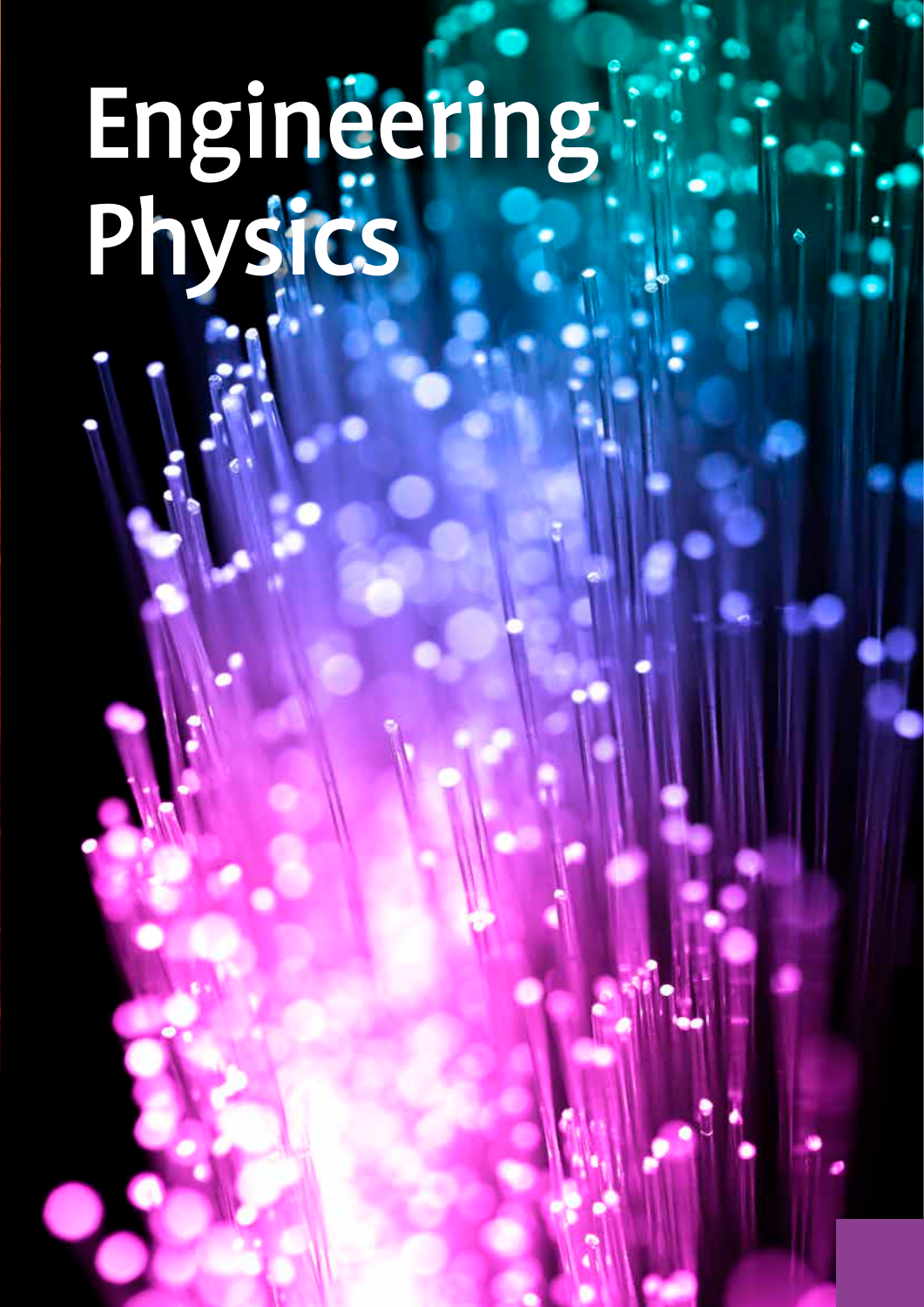The higher professional course in ENGINEERING PHYSICS leads to a job as an applied physicist. Through research and experimentation, this graduate amasses knowledge and information that contribute to solutions for technological problems and provide opportunities for new technological developments.

he working methods of applied physicists<br>are characterised by the fact that they oper<br>ate at the interface of theory, modelling<br>and experimentation. They try to establish a link he working methods of applied physicists are characterised by the fact that they operate at the interface of theory, modelling between the results of these approaches, verifying theories by means of experimentation wherever possible. Engineering physics as a professional field is continuously developing. A thorough knowledge and understanding of the theory of the basic sub-fields within physics is needed in order to operate in the field as an applied physicist. An applied physicist has an understanding of key physical concepts and can apply them in practical

#### **National programme profile**

|                                                                 | Competence |                 |             |            |        |             |            |                 |
|-----------------------------------------------------------------|------------|-----------------|-------------|------------|--------|-------------|------------|-----------------|
|                                                                 | Research   | Experimentation | Development | Management | Advice | Instruction | Leadership | Self-management |
| Minimum national attainment target<br>adopted for the programme | M          | m               | Ш           |            | Ш      |             |            | M               |



#### Institutions that offer the programme

- **E** Fontys University of Applied Sciences, Eindhoven
- The Hague University of Applied Sciences, Delft
- **Saxion University of Applied Sciences,** Enschede

situations. The most important skills required of an applied physicist consist of the ability to carry out research, make model-based calculations and to set up, prepare and conduct experiments. Physics-related issues arise in a variety of fields of activity, including sensor technology, photonics, nanotechnology, sustainable energy and medical technology.

#### **ILLUSTRATION OF PROFESSIONAL FIELD**

Occupations, jobs and roles for graduates are mostly to be found in the following professional domains (for a full description of the professional domains, see Section 2). A few examples are given for each domain.

#### **Research and development**

- Engineering Physics researcher
- Project or development engineer
- Engineering Physics designer
- Photonician
- Metrologist

#### **Engineering and manufacturing**

- Metrologist/test engineer
- Product developer
- Process engineer
- Quality engineer

#### **Commerce and customer service**

- Medical physicist
- Service engineer
- Building physicist
- Radiation expert
- Audiologist
- Meteorologist
- Energy engineer
- Adviser/consultant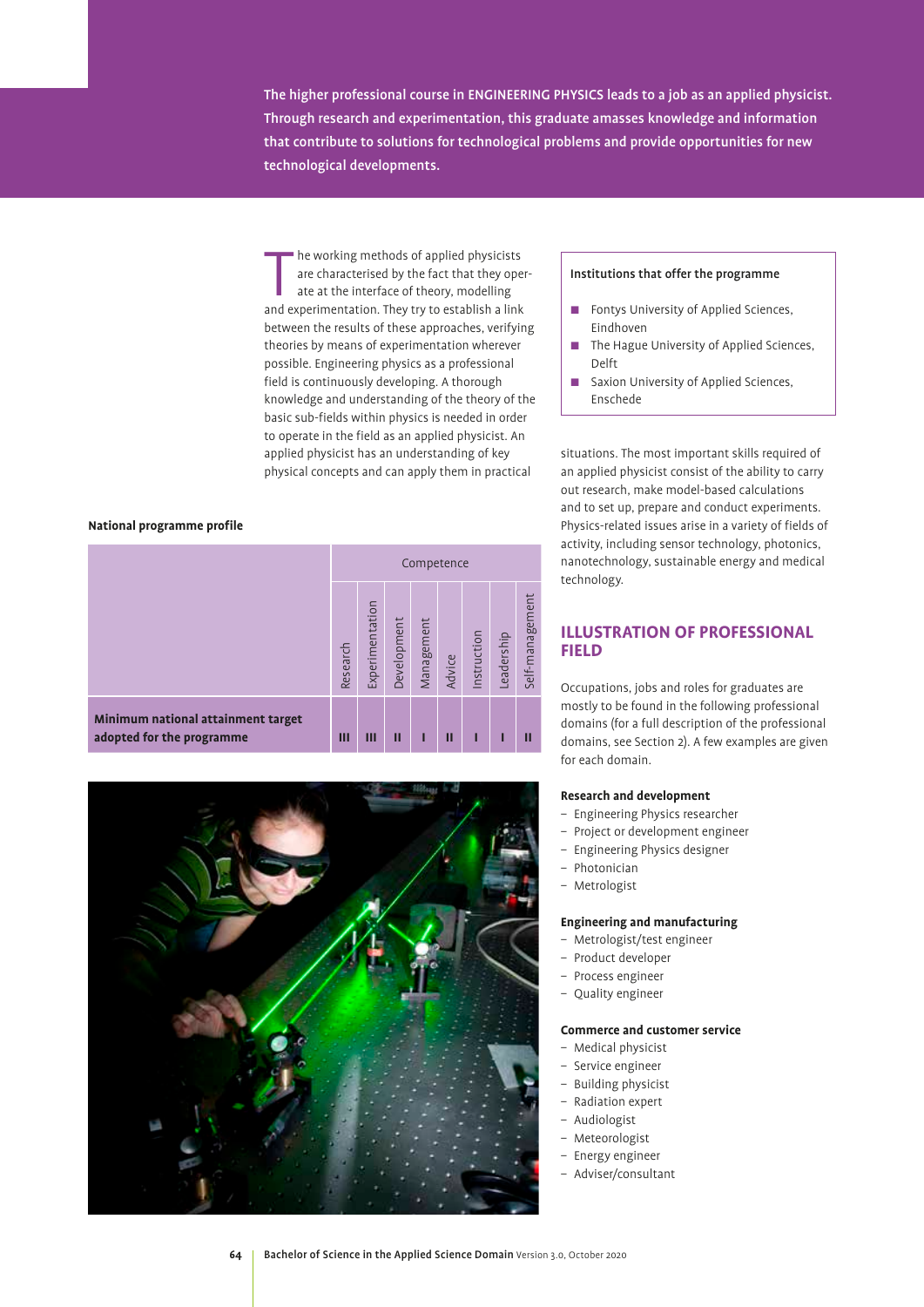## Engineering Physics

| <b>KNOWLEDGE</b>   |                                                                                                                                                                                                                                                                                                                                                                                                  |
|--------------------|--------------------------------------------------------------------------------------------------------------------------------------------------------------------------------------------------------------------------------------------------------------------------------------------------------------------------------------------------------------------------------------------------|
| Physics            | Classical mechanics<br><b>COL</b><br>Electromagnetism<br><b>COL</b><br><b>Ouantum mechanics</b><br>m.<br>Thermodynamics<br><b>COL</b><br>Waves and vibration<br>Optics<br><b>The State</b><br>Properties of matter: elementary components and their interactions<br>Atomic physics<br>Nuclear and particle physics<br>Acoustics<br><b>COL</b><br>Materials<br><b>COL</b><br>Fluid dynamics<br>m. |
| <b>Mathematics</b> | Calculus: elementary analysis and (linear) algebra<br>ш<br>Laplace and Fourier transforms<br><b>The State</b><br>Statistics and probability theory<br><b>COL</b>                                                                                                                                                                                                                                 |
| Engineering        | Measurement and control technology<br>Vacuum technology<br>Energy engineering<br>Electronics and signal processing<br>Micro- and nanotechnology<br>Laser technology                                                                                                                                                                                                                              |

: Programming and data acquisition

#### **SKILLS**

- **Ceneral skills:** communication and collaboration, project-based work, systematic approach to problems
- Skills relevant to the experimental approach: building and managing test rigs and measurement systems, performing data acquisition for measurement system, programming, software including Labview, Excel, Matlab, programming languages
- **E** Skills relevant to the model-based approach: using calculation and simulation software, designing a calculation or simulation program, programming, software including Matlab/ Simulink, Maple, Comsol Multiphysics, Ansys

#### **TYPICAL TEXTBOOKS**

- *Physics for Scientists and Engineers with Modern Physic,* D.C. Giancoli
- *Optics,* E. Hecht
- *Warmteleer voor technici,* A.J.M. van Kimmenaede
- *Regeltechniek voor HTO,* J. Schrage, H. van Daal – *Applied Statistics and Probability for Engineers,*
- D. C. Montgomery, G.C. Runger
- *Polymeren, van keten tot kunststof,*  A.K. van der Vegt, L.E. Govaert
- *Multiphysics Modeling Using COMSOL 4,*  R.W. Pryor
- *OPTO-electronics: An introduction,* J. Wilson, J.F.B. Hawkes
- *Introductory Digital Signal Processing with Computer Applications,* P.A. Lynn, W. Fuerst
- *Fundamentals of Thermal Fluid Sciences,*  Y.A. Cengel, R.H. Turner e.a.

The list of typical textbooks serves as an illustration to give an impression of the level at which the subject is taught in the study programme.

The Body of Knowledge and Skills is a summary of graduates' basic knowledge and basic skills which has been prepared by the HBO-programmes in consultation with the professional field. These are obtained during the first two years of education.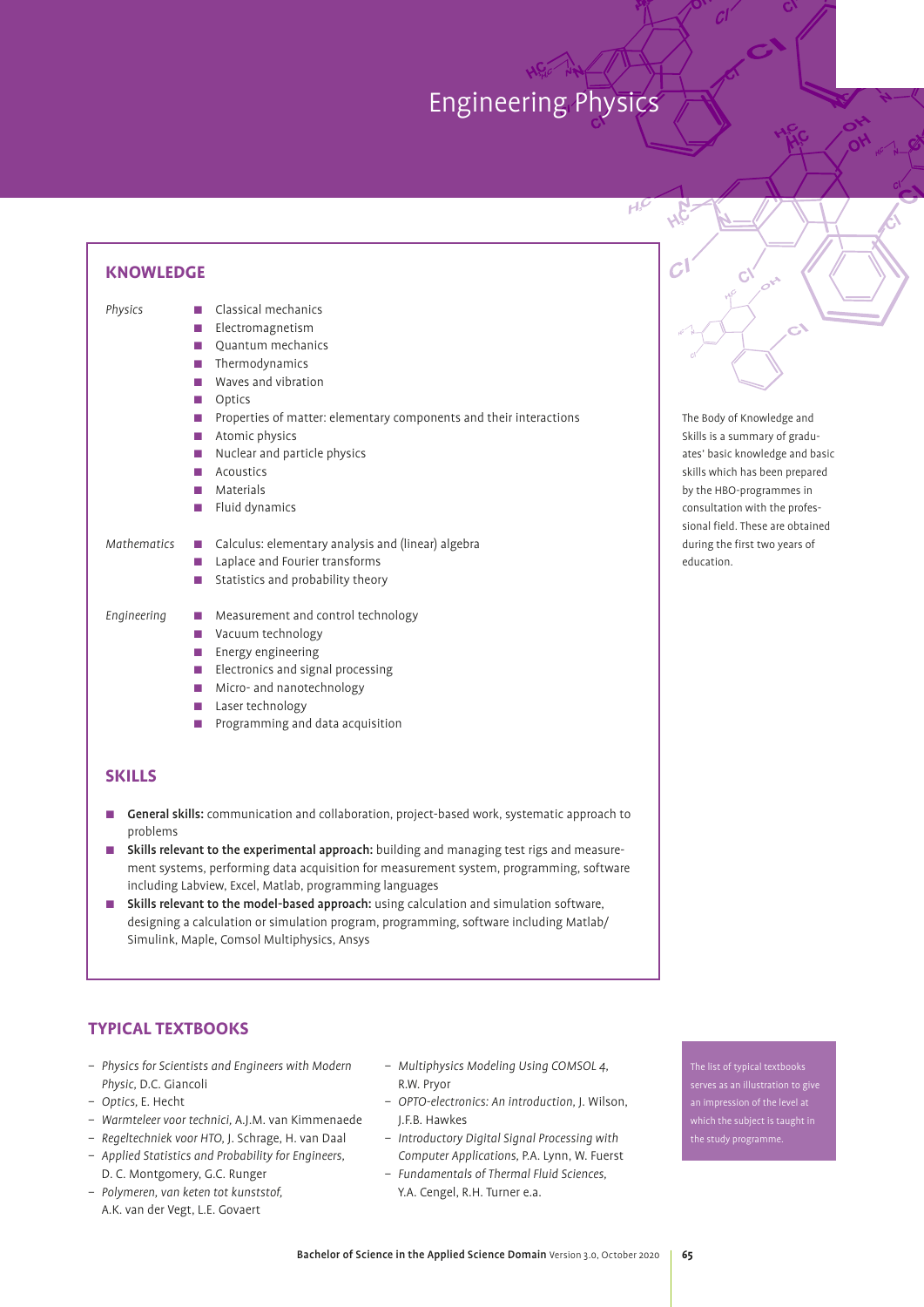## Engineering Physics

# Operational coordinator Hans Beckers: 'The programme leaves you with technical baggage'

Name: Hans Beckers Age: 41 Course of study: Engineering Physics Place of employment: ASML Veldhoven Job: Operational coordinator First Line Support NXE

'With my pre-university diploma, I initially decided to study Engineering Physics at Eindhoven University of Technology. I had a wide range of subjects, the exact sciences suited me and I thought it would be good to focus on complex issues. Thinking out of the box – that appealed to me. However, after nine months I realised that too little time was devoted to practical work, commonor-garden physics. I then switched to the higher professional course in Engineering Physics and this seemed to fit in much better with my need for everyday physics. The application of technology in the world of medicine came up during the programme. That appealed to me, so I did an internship at Verbeeten Institute in Tilburg, a specialist hospital which provides top clinical care in the area of oncology and nuclear medicine. Choosing a specialisation wasn't difficult: Engineering Physics.

I found my graduation project through my own network at Phillips, where I worked on "modelling for optical grooves". My work has contributed to the fact that the DVD is as we know it today.

At AMSL we manufacture precision lithographic machines for the chip industry. In my current job, I am responsible for managing all failures in part of the production process of ASML's most advanced machines. I make sure that the problems are solved to the internal or external customer's satisfaction within the applicable time.

#### **Commercial thinking**

After spending a few years in "technology", I am now more involved in guiding/coaching people, skills which I picked up through additional training. Another part of my job is to set up and standardise processes. This requires a more project-based approach. Coordination | coaching | supervision are things that I still use every day. At university, I feel, not enough attention was paid to working and thinking in a commercial way. You can come up with the most fantastic experiments or research, but they have to fit in with the customer's time and cost frame.

The Engineering Physics course leaves you with a certain technical baggage, and from these foundations you start to specialise in specific subjects in industry. These are almost impossible to teach in the programme as it would be too specific. Structural thinking, analysing data and transferring knowledge are things to which attention was paid in the programme and which are useful in every organisation.

There are a lot of opportunities at ASML, it's a large and diverse company. In the near future, the focus of my job will be shifting further towards the project-based delivery of processes, but my ambition still lies in the area of people management.'

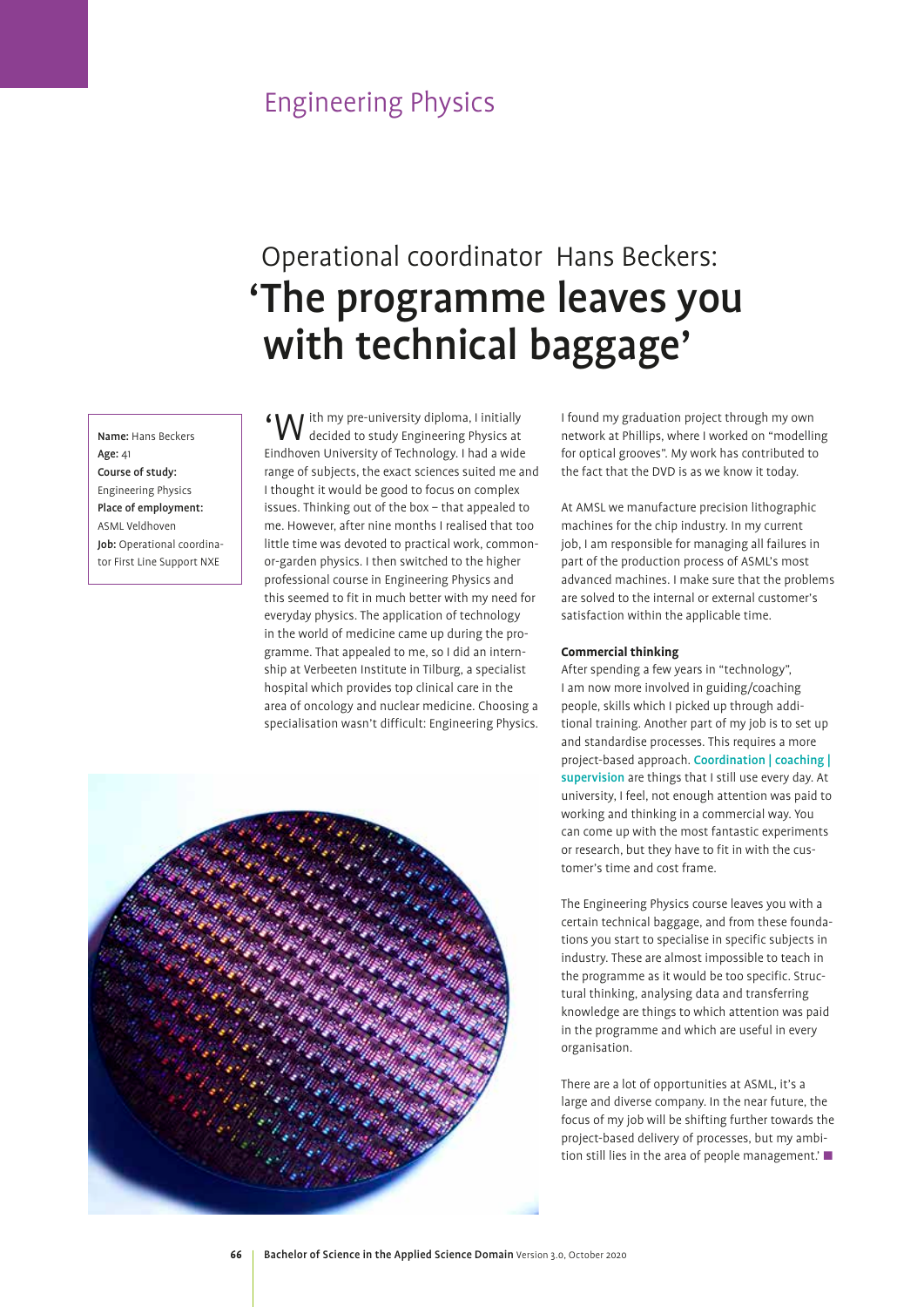### Engineering Physics

# Clinical physics assistant Ruud Cools: 'I was looking for answers to my questions'

 $\mathcal{M}$  hen I got physics for the first time at secondary school, I discovered that I found it really interesting. But I still had questions and I therefore decided to choose a course of study that could possibly answer my questions. As my interests are so wide-ranging, a wide-ranging programme was a requirement. My physics teacher told me about the Engineering Physics programme and, after I had requested information, I quickly made my choice.

The questions that I had at secondary school were of course answered. Fortunately, they were replaced by more questions. As well as learning answers during my programme, I also learned techniques that enabled me to answer my questions myself. I enjoyed research so much that I tried to find a subject that I could research for my graduation. I had always been fascinated by light and therefore choose a subject within photonics (physics subject that focuses on interaction between photons and electrons).

I'm currently working in the radiotherapy department of the Erasmus MC, where cancer patients are treated with radiation. The quality of their treatment is very important and, as a clinical physics assistant, you have an essential role to play in this regard. The work is extremely varied. For example, we take measurements of the accelerators to ensure that they are still working properly. Sometimes, in order to take measurements, you have to develop new measurement and analysis methods. In addition, radiotherapy involves a great deal of innovation. These innovations first have to be checked and tested before we can use them in the clinic. Sometimes they are software solutions for obtaining the optimum radiation level and sometimes hardware solutions are also involved. My colleagues and I then have to devise tests to be able to guarantee that everything will work properly. There are also opportunities for working on research and innovation yourself. For example, I am currently creating a software application that will enable us to control the operation of the accel-



erator when it is administering a very complicated radiation treatment.

#### **First learn physics**

Every day in my work, I need the analysis technique and way of thinking I learned during my programme. However, you do acquire technical knowledge at school that you only need sporadically, if at all. My personal opinion is that as little emphasis as possible should be placed on competences other than the competence of development. That may sound harsh, but more than anything it is essential that students are trained to become good physicists. If someone is interested in making progress in other competences, they will pursue this interest themselves. In addition, working in industry is a very good apprenticeship for learning these "secondary" competencies, but you definitely have to have sufficient knowledge of the subject first. So learn physics first – the other competences will  $follow: \blacksquare$ 

Name: Ruud Cools Age: 26 Course of study: Engineering Physics Place of employment: Erasmus MC Job: Clinical physics assistant